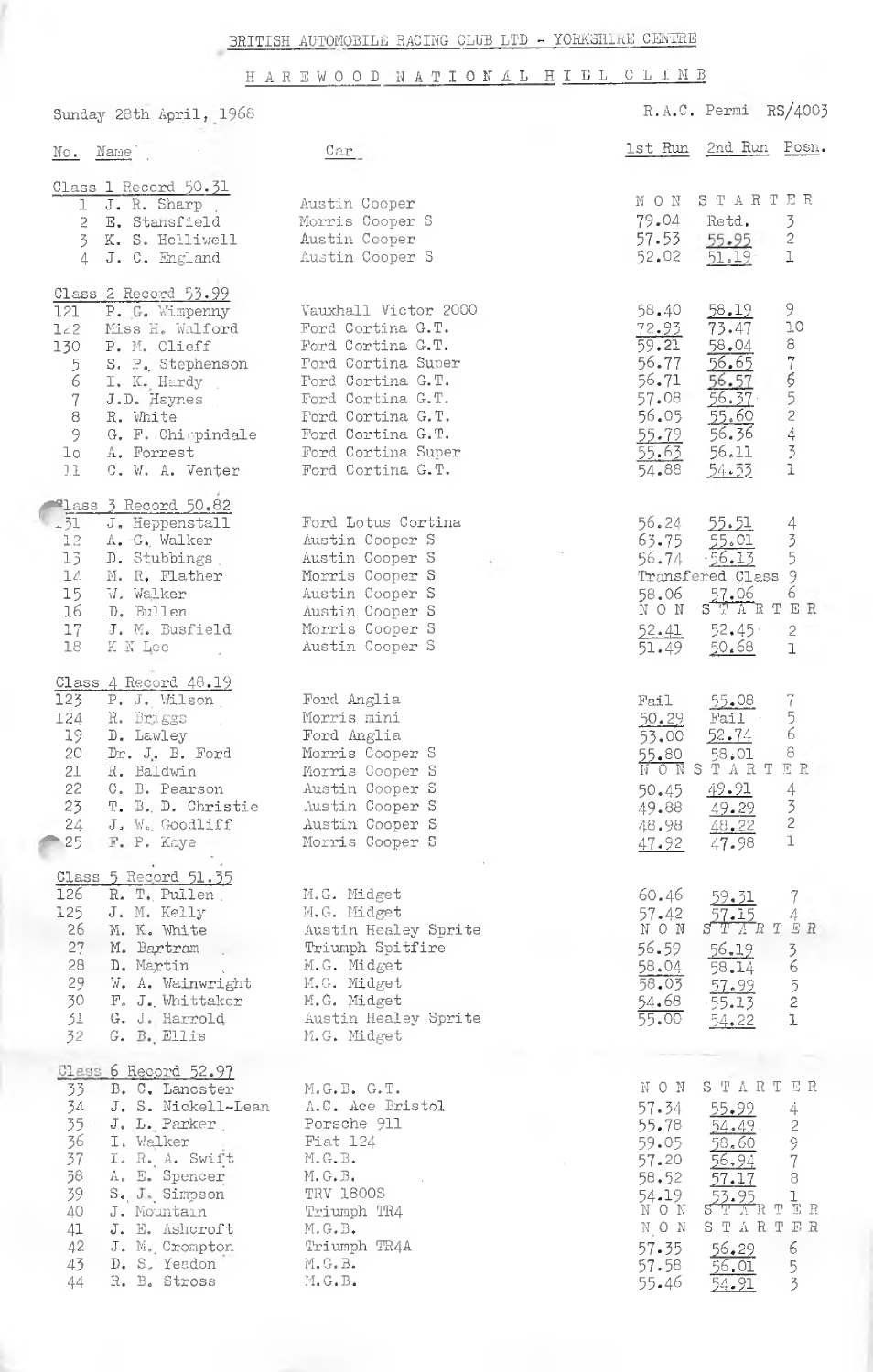| RESULTS CONTINUED                              |                                         |                                                                                                |
|------------------------------------------------|-----------------------------------------|------------------------------------------------------------------------------------------------|
| Class 7 Record 50.25                           |                                         |                                                                                                |
| 45<br>M. J. M. Walker                          | Jaguar XK 120                           | 52.77<br>53.93<br>6                                                                            |
| 46<br>F. N. Cliffe<br>47<br>W. T. Wood         | Jaguar E Type                           | 55.09<br>$\boldsymbol{7}$<br>54.71                                                             |
| . 48.<br>D. P. Stead                           | Jaguar E Type<br>Jaguar E Type          | 52.75<br>$\sqrt{2}$<br>$\frac{50.86}{51.39}$                                                   |
| 49 H.R. Crowther                               | Jaguar E Type                           | $\mathcal{A}% _{0}=\mathcal{A}_{\mathrm{CL}}\times\mathcal{A}_{\mathrm{CL}}$<br>51.61<br>51.29 |
| 50 J. A. H. Lambert                            | Jaguar E Type                           | $\overline{3}$<br>$\frac{51.18}{51.90}$<br>5<br>51.53                                          |
| 51.<br>A. Mountian                             | Jaguar E Type                           | $\mathbf{1}$<br>50.41<br>50.25                                                                 |
|                                                |                                         |                                                                                                |
| Class 8 Record 50.94                           |                                         |                                                                                                |
| 52<br>N. E. Barnes                             | Daurian Imp                             | NON STARTER                                                                                    |
| 53<br>P. Varley                                | Piper G.T.                              | 57.01 56.34<br>6                                                                               |
| 54<br>C. K. Smith                              | Austin Healey Sprite                    | Fail<br>51.39<br>$\bigwedge_{i=1}^n$                                                           |
| 55<br>W. E. Booth                              | Mini Jem                                | Fail<br>Retd.<br>$\overline{\phantom{a}}$                                                      |
| 56<br>R. Neal<br>57<br>C. J. Green             | Ginetta G.12<br>Austin Healey Sprite    | NON STARTER                                                                                    |
| 58<br>R. D. Sutherland                         | Austin Sprite                           | 51.15<br>51.34<br>$\overline{3}$<br>50.93<br>50.23<br>ı                                        |
| 59 -<br>J. D. Bunnie                           | Mini Marcos                             | 52.65<br>52.11                                                                                 |
| 60<br>C. J. Tipping                            | Lotus-Tipco G.T.                        | $\frac{5}{2}$<br>51.40<br>51.06                                                                |
|                                                |                                         |                                                                                                |
| Class 9 Record 48.77                           |                                         |                                                                                                |
| 14 M.R. Flather                                | Morris Cooper S                         | 55.87<br>14<br><u>55.52 </u>                                                                   |
| 127 A. E. Padgett                              | Bentley Mk. 6                           | 55.61<br>55.12<br>12                                                                           |
| 128<br>V. A. Smith                             | Bentley Mk. Vl                          | 55.76<br>16<br>56.52                                                                           |
| 129<br>J. N. Sutcliffe<br>61<br>M. S. Smith    | Alta S.S. Jaguar                        | 13<br>56.05<br>55.14<br>$17\,$                                                                 |
| 62<br>P. Wynn-Jones                            | Bentley $4\frac{1}{4}$<br>Sunbeam Tiger | 56.51<br>56.90<br>7 <sup>1</sup><br><u>51.00 </u><br>Fail                                      |
| 63<br>A. J. M. Lambert                         | Ginetta G.4                             | 53.16<br>9<br><u>53.07</u>                                                                     |
| 64<br>J. R. Brown                              | Lotus Elan                              | $10\,$<br>55.33<br>54.33                                                                       |
| 65.<br>Miss M. A. Cooper                       | Lotus Elan                              | 15<br>58.42                                                                                    |
| 66<br>P. R. Grimshawe                          | Lotus Elan BRM                          | $\begin{array}{cc}\n 55.69 & 15 \\ \hline\n S T A R T E R\n\end{array}$<br>N O N               |
| 67<br>F. E. Wall                               | Ferrari 250 G.T.                        | 54.42<br>11<br>58.08                                                                           |
| 68<br>R. Speak                                 | Lotus Elan                              | ı<br>48.72<br>48.91                                                                            |
| 69<br>$Je$ Hall                                | Porsche Carrera                         | $\frac{3}{8}$<br>48.95<br>49.74                                                                |
| 70<br>S. Smith                                 | Lotus Elan                              | 52.18<br>52.84<br>$\epsilon$                                                                   |
| 71<br>S. A. Robinson<br>72 L. S. Stross        | Ginetta G.10<br>Lotus Elan              | 50.36<br>51.79                                                                                 |
| 73 J.R. Cussins Ford G.T. 40                   |                                         | 50.33<br>$\frac{5}{2}$<br>51.01<br>48.75 49.19                                                 |
| 74 G. M. Dungworth                             | TRV 200                                 | 4<br>49.61<br>49.10                                                                            |
|                                                |                                         |                                                                                                |
| Class 10 Record 48.98                          |                                         |                                                                                                |
| 75 S.A. Mooney                                 | Lotus 7 BMC                             | 64.14 63.32<br>$\overline{5}$                                                                  |
| 76 R. G. Moorhouse                             | Lotus 7 BEC                             | 56.54<br>4<br>54.13                                                                            |
| 77<br>J. P. W. Hylton                          | Malock U2 Ford                          | STARTER<br>NON                                                                                 |
| 78 R. A. Cowing                                | Terrier Mk. 11 Ford                     | $\overline{3}$<br>$53.08$ $53.00$<br>$\overline{2}$                                            |
| 79.<br>M. Reinhard<br>80<br>G. E. Jenkinson    | Spartak Ford                            | 52.75 51.58<br>$\mathbf{I}$<br>50.99 50.87                                                     |
|                                                | Lotus 7 Climax                          |                                                                                                |
| Class 11 Record 48.26                          |                                         |                                                                                                |
| J. Ward<br>81                                  | Ward-Ford                               | 6.<br>53.71 52.85                                                                              |
| 82<br>R. J Prest                               | Lotus 7 Ford                            | 50.65 50.44<br>4                                                                               |
| 83<br>P. C. Cook                               | Lotus 7 Ford                            | NON STARTER                                                                                    |
| $84$ I. A. B. Harris                           | Malbock U2 BMC                          | 50.33 50.32 3<br>52.27 51.95 5                                                                 |
| 85.<br>Miss G. Baillie-Hill Elva Mk. 7S B.W.W. |                                         |                                                                                                |
| 86.<br>W. J. Netherwood                        | Lotus 23R                               | 52.69 49.75 1<br>NON STARTER                                                                   |
| 87<br>B. Abbey                                 | Lotus Super 7 Ford                      | $\mathbf{2}$                                                                                   |
| D. L. Gray<br>88                               | Mallock U2 Ford                         | 50.30<br>51.44                                                                                 |
| Chass 12 Record 49.36                          |                                         |                                                                                                |
| 89 L. J. Hunt                                  | Jupiter TR 2                            | 57.90<br>57.06                                                                                 |
| 90 $G.$ F. Tatham.                             | Lister Chevrolet                        | 534<br>52.87<br>53.31                                                                          |
| 91 J. E. A. Stathem                            | H.W.M. Jaguar                           | 53.36<br>57.07                                                                                 |
| J. R. Welton<br>92                             | Walton Bristol Mk.V                     | $\mathrel{\mathop{\mathsf{2}}}$<br>Fail<br>52.29                                               |
| M. Starbuck<br>93                              | Chrysler Special                        | Ĩ.<br>50.62.<br>Fail                                                                           |
|                                                |                                         |                                                                                                |
| Class 13 Record 45.75                          |                                         | ı                                                                                              |
| 94 D. A. Harrison                              | Crossley 10S Buick<br>Felday 4 BRM      | 47.75<br>48.45<br>$\mathfrak{C}$<br>Fail<br>50.34                                              |
| 95 J. M. McCartney                             |                                         |                                                                                                |
|                                                |                                         |                                                                                                |
|                                                |                                         |                                                                                                |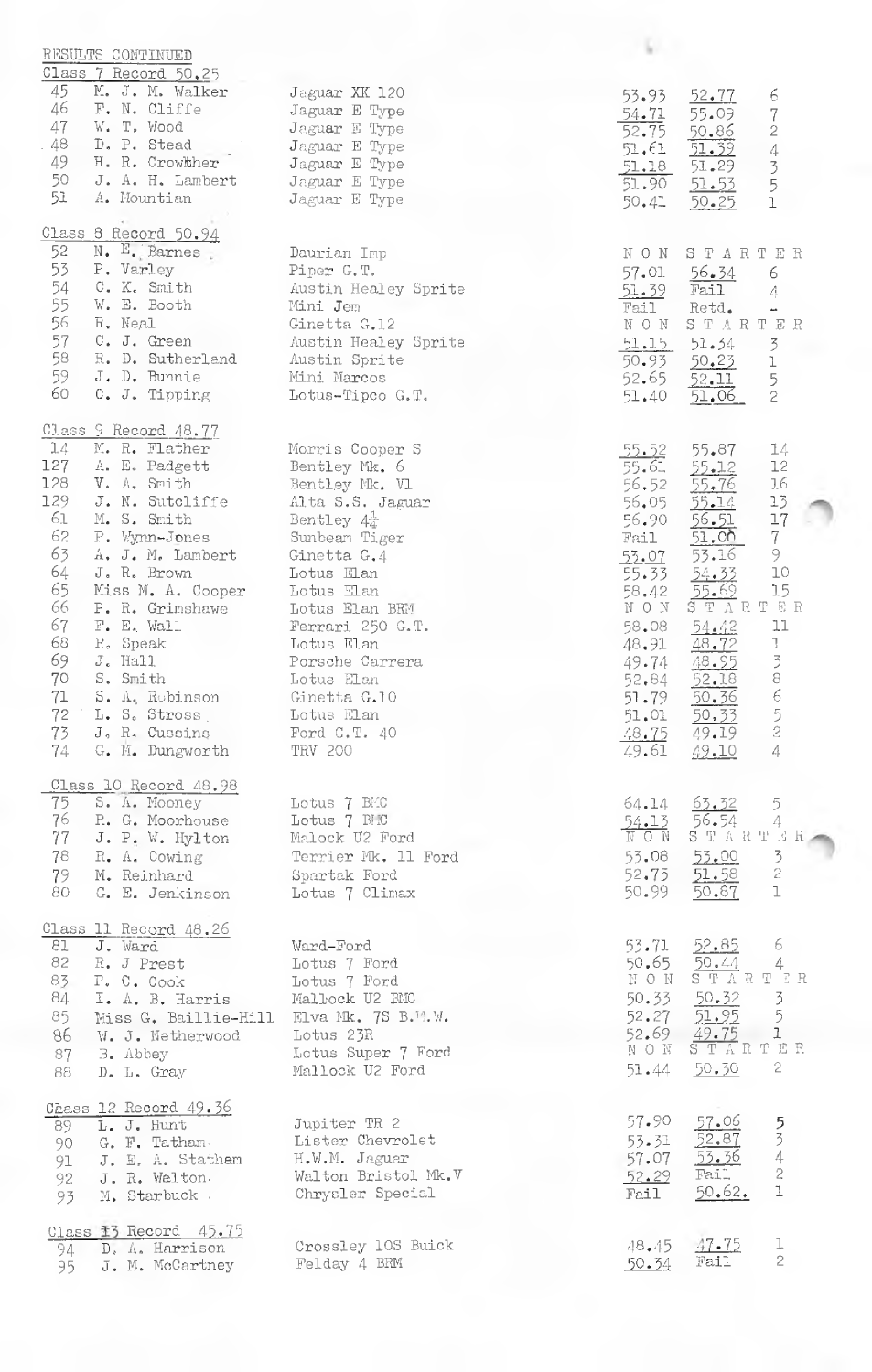## Results Continued

|       |                        | <u>Class 14 Record 46.68</u> |
|-------|------------------------|------------------------------|
| 96    |                        | S. W. Smalley                |
| - 97  | $\mathbb{F}_{\bullet}$ | H. B Crosby                  |
| 98    | $B_{\bullet}$          | Pickering                    |
| -99 - |                        | C. Oakley                    |
| 100   |                        | R. W. Weinwright             |
| 101   |                        | R. C. Hickman.               |
| 102   |                        | C. B. Court                  |
| 193 - |                        | D. R. Blankstone             |
|       |                        | 104 R. Blackmore             |
| 105   |                        | A. Staniforth.               |
| 106   |                        | J. Johnstone                 |
|       |                        |                              |
|       |                        | Class 15 Record 44.58        |
| 132   |                        | F. W. Smith                  |
| 107   |                        | F. V. Midgley                |
| 108   | $B_{\bullet}$          | R. Bailey                    |
| 109   |                        | M. J. Eaves                  |
| 110   |                        | J. G. Fenwick                |
| 111   |                        | D. A. Blankstone             |
| 112   |                        | G. C. Rollason               |
| 113   |                        | $N_*$ S. Elton $\cdot$       |
| 114   |                        | J. T. Butterworth            |
|       |                        |                              |
|       |                        | Lass 16 Record 42.94         |
| 115   |                        | R. T. Lane                   |
| 116   |                        | M. R. Brain                  |
| 117   |                        | P. H. Meldrun                |
| 118   |                        | M. J. Hawley .               |
| 119   |                        | D. Hepworth                  |
| 120   |                        | $P. G.$ Lawson $\cdot$       |

Cooper Ford Mamba Mk. 111 BMC. Cooper 72 BMC. Lotus 31 Ford<br>Lotus 20 Ford Brabham BT 21B Ford<br>Brabham BT 21B Ford Lotus 41 Ford Terrapin Mk.2 BMC Terrapin-Min Mk. 1 BMC Brabham BT 15 Ford Brabham BT 14 Ford Lotus 20 Ford Lola T.62 Ford Lotus 41 C Ford Brabham BT.16 Ford Brabham BT.18 Ford Lotus 41B Ford Lotus 22 Ford

Brabham BT.14/21 GM Cooper Chrysler  $P.R.2$  Ford Brabham BT.23 Clinax Brabham BT.16 Traco BRM  $4 \ W$ ,  $0$ ,

## TOP TEN RUN OFF.

**EL Ga** 

 $\pm$  1010.

Brabham BT.14 Ford

|                        | Name.             | Car.                  |       |                                                                                                                                                                                                                                                                                                                                                                                              |      |
|------------------------|-------------------|-----------------------|-------|----------------------------------------------------------------------------------------------------------------------------------------------------------------------------------------------------------------------------------------------------------------------------------------------------------------------------------------------------------------------------------------------|------|
| $\frac{\text{No}}{94}$ | D. A. Harrison    | Crossle Buick         | 47.12 | 46.74                                                                                                                                                                                                                                                                                                                                                                                        | - 8  |
| 103                    | D. R. Blankstone  | Lotus 41 Ford         | 48.27 | 47.80                                                                                                                                                                                                                                                                                                                                                                                        | - 10 |
| 132                    | F. W. Smith       | Brabhan Bt.14 Ford    | 46,99 | 47.05                                                                                                                                                                                                                                                                                                                                                                                        |      |
| 114                    | J. T. Butterworth | Brabham Bt.14 Ford    | 47.41 | 46.42                                                                                                                                                                                                                                                                                                                                                                                        |      |
| 118                    | M. J. Hawley      | Brabham Bt.23B Climax | 47.10 | 46.11                                                                                                                                                                                                                                                                                                                                                                                        | -6   |
| 112                    | G. C. Rollason    | Lotus 41B Ford        | 46.85 | 45.84                                                                                                                                                                                                                                                                                                                                                                                        |      |
| 119                    | D. Hepworth       | Brabham Bt.16 Traco.  | 45.59 | $45 - 27$                                                                                                                                                                                                                                                                                                                                                                                    |      |
| 115                    | R. T. Lane        | Brabham Bt.14/21 G.M. | 45.95 | 45.51                                                                                                                                                                                                                                                                                                                                                                                        |      |
| 116                    | M. R. Brain       | Cooper Chrysler       | 44.34 | $\frac{1}{2} \frac{1}{2} \frac{1}{2} \frac{1}{2} \frac{1}{2} \frac{1}{2} \frac{1}{2} \frac{1}{2} \frac{1}{2} \frac{1}{2} \frac{1}{2} \frac{1}{2} \frac{1}{2} \frac{1}{2} \frac{1}{2} \frac{1}{2} \frac{1}{2} \frac{1}{2} \frac{1}{2} \frac{1}{2} \frac{1}{2} \frac{1}{2} \frac{1}{2} \frac{1}{2} \frac{1}{2} \frac{1}{2} \frac{1}{2} \frac{1}{2} \frac{1}{2} \frac{1}{2} \frac{1}{2} \frac{$ |      |
| 120                    | P. G. Lawson      | B.R.M. 4 W.D.         | Fail  | 44.74                                                                                                                                                                                                                                                                                                                                                                                        |      |
|                        |                   |                       |       |                                                                                                                                                                                                                                                                                                                                                                                              |      |

 $46.23$  $-4$ 43.91 1

NON STARTER

49.81

 $51.85$ 

 $50.96$ 

 $53.18$ 

 $49.09$ 

 $\frac{48.35}{47.42}$ 

 $49.69$ 

48.47

 $48.32$ 

 $7<sup>1</sup>$ 

 $10$ 

9

 $\overline{8}$ 

5  $\frac{1}{2}$ 

 $\epsilon$ 

 $\overline{4}$ 

ż

4

 $\mathbf{I}$ 

 $\overline{5}$ 

 $\overline{2}$ 

 $\overline{3}$ 

 $\frac{1}{2}$ 

- 6

 $-5$ 

 $\frac{47\cdot24}{\text{S} \ \text{T} \ \text{A} \ \text{R} \ \text{T} \ \text{E} \ \text{R}}$ 

 $\begin{array}{cc}\n 55.44 & 7 \\
\text{S} \text{ T A R T E R}\n \end{array}$ 

 $50.16$  6

48.72

48.30

 $\frac{48.47}{46.96}$ 

45.96

 $\frac{44.30}{49.67}$ 

 $46.85$ 

50.79

 $51.76$ 

 $51.11$ 

58.46

50.00

 $48.57$ 

48.19

49.41

 $W_{\bullet}Q_{\bullet}$ 

 $W<sub>n</sub>O<sub>n</sub>$ 

47.42

NON.

 $61.17$ 

NON

 $\frac{49.03}{48.33}$ <br> $\frac{46.28}{48.47}$ 

47.89

47.52

46.00

52.38

46.80

 $46.14$ 

 $43.65$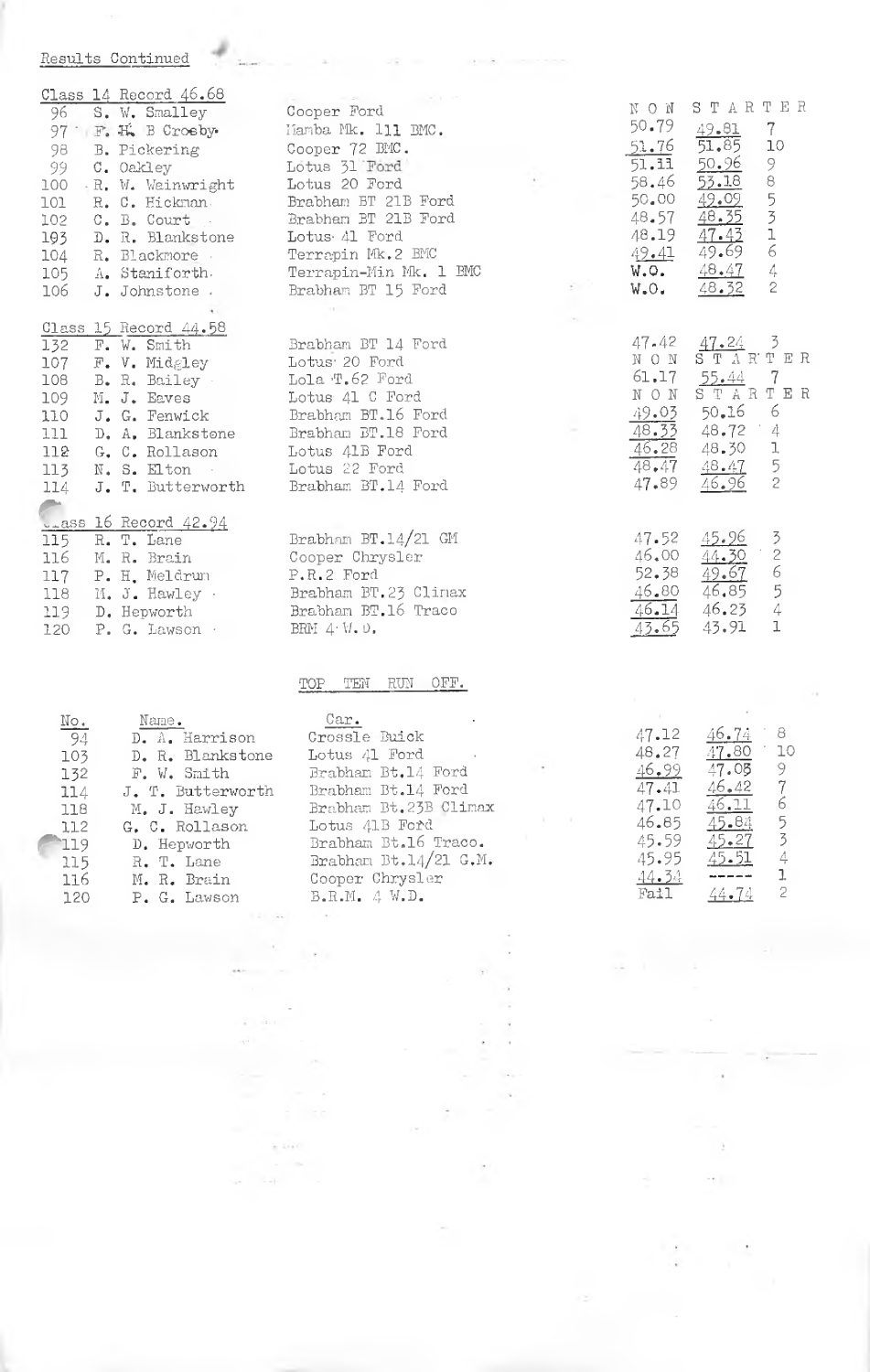HAREWOOD NATIONAL HILL CLIMB.

Sunday 28th April, 1968.

Best 501 c.c. & over R. Stansfield<br>Best 501 c.c. & over R. Stansfield<br>Best 3 Wheeler J. Worthington<br>Best Passenger J. Saunders

.RA.C Permit  $RS/4003$ 

|                                                                                                                      |                                                                                                                                                                                                                                                                   |                                                                                                                                                                                            | SOLO MOTOR CYCLES                                                                                                                                                                                                                                                                                                                                   |                                                                                                                                                                                                                                                                                                                                                                                                                    |                                                                                                                                                           |                                                                                                                                   |
|----------------------------------------------------------------------------------------------------------------------|-------------------------------------------------------------------------------------------------------------------------------------------------------------------------------------------------------------------------------------------------------------------|--------------------------------------------------------------------------------------------------------------------------------------------------------------------------------------------|-----------------------------------------------------------------------------------------------------------------------------------------------------------------------------------------------------------------------------------------------------------------------------------------------------------------------------------------------------|--------------------------------------------------------------------------------------------------------------------------------------------------------------------------------------------------------------------------------------------------------------------------------------------------------------------------------------------------------------------------------------------------------------------|-----------------------------------------------------------------------------------------------------------------------------------------------------------|-----------------------------------------------------------------------------------------------------------------------------------|
| $\overline{\text{No}}$ .<br>$\mathbf 1$<br>2345678<br>9<br>10<br>11<br>12<br>13<br>14<br>15<br>16<br>17              | Rider.<br>S. Carr<br>E. Woods<br>K. Bastow<br>N. Whittall<br>W. Walker<br>R. Penney<br>R. Thorpe<br>G. Buck<br>R. Jennings.<br>B. Scamell<br>J. Stott<br>M. Shipley<br>R. Newby<br>K. Waite<br>J. Robinson<br>R. Jordan                                           | Machine.<br>B.S.A<br>Ducati<br>Douglas<br>New Imperial<br>A.J.S.<br>A. J. S.<br>$B_*S_*A_*$<br>G.V.B. Tri.<br>Velo.<br>Wasp<br>Triumph<br>Velo.<br>B.S.A.<br>Triumph<br>Tri/Drag<br>Norton |                                                                                                                                                                                                                                                                                                                                                     | 1st. Run<br>66.10<br>56.43<br>71.31<br>65.42<br>62.31<br>70.14<br>63.82<br>64.25<br>RETIRED<br>60.63<br>للمراكب فترتبط للتر<br>72.83<br>NON<br>56,48<br>62.61<br>60.20<br>65.99                                                                                                                                                                                                                                    | 2nd Run<br>64.25<br>56.35<br>67.90<br>64.56<br>60;65<br>72.68<br>67.26<br>59.81<br>59.13<br>62.58<br>67.03<br>STARTER<br>56.66<br>62.93<br>58.44<br>65.65 | Posn.<br>10<br>J.<br>14<br>ŢJ<br>6<br>15<br>9<br>5<br>4<br>$\overline{7}$<br>13<br>$\sqrt{2}$<br>$\rm{8}$<br>$\overline{3}$<br>12 |
|                                                                                                                      |                                                                                                                                                                                                                                                                   |                                                                                                                                                                                            | THREE WHEELERS                                                                                                                                                                                                                                                                                                                                      |                                                                                                                                                                                                                                                                                                                                                                                                                    |                                                                                                                                                           |                                                                                                                                   |
| 18<br>19                                                                                                             | R. Stansfield<br>Pass.<br>J. Worthington                                                                                                                                                                                                                          | Special<br>Scitsu                                                                                                                                                                          |                                                                                                                                                                                                                                                                                                                                                     | 56.73<br>58.02                                                                                                                                                                                                                                                                                                                                                                                                     | <u>56.37</u>                                                                                                                                              | 1<br>$\geq$                                                                                                                       |
| 20                                                                                                                   | Pass. J. Sanders.<br>M. Farrant<br>Pass.P. Dade                                                                                                                                                                                                                   | Vincent                                                                                                                                                                                    |                                                                                                                                                                                                                                                                                                                                                     | 63.92                                                                                                                                                                                                                                                                                                                                                                                                              | 57.63<br>62.79                                                                                                                                            | $\overline{3}$                                                                                                                    |
| 3rd F.T.D.<br>$4th$ F.T.D.                                                                                           | 2nd $F.T.D.$ (£30)<br>(E20)<br>(x15)<br>Best Touring Car<br>Best Marque Y Car $(\text{\textsterling}15)$<br>Best Special GT (£15)<br>Best Sports/Racing(£15) D. A. Harrison $46.74$<br>Ladies Award (£5) Miss G. Baillie-Hill 51;95                               | M. R. Brain<br>D. Hepworth<br>$R_{\epsilon}$ T. Lane<br>F. P. Kaye'<br>A. Mountain                                                                                                         | 44.34<br>45.27<br>45.51<br>47.92<br>50.25<br>R. Speak 48.72                                                                                                                                                                                                                                                                                         |                                                                                                                                                                                                                                                                                                                                                                                                                    |                                                                                                                                                           |                                                                                                                                   |
| Class 1.<br>Class 3.<br>Class 4.<br>Class 5.<br>Class 6.<br>Class 7.<br>Class 8.<br>Class 9.<br>Class 10<br>Class 11 | lst £1¢<br>$J. C.$ England<br>Class 2. $C_{\bullet}W_{\bullet}\Lambda_{\bullet}$ Ventnor<br>K. N. Lee<br>-----------------<br>G. J. Harrold<br>S. J. Simp son<br>-------------------<br>R. D. Sutherland<br>______________<br>G. E. Jenkinson<br>W. J. Netherwood |                                                                                                                                                                                            | CLASS AWARDS.<br>2nd $\epsilon$ 5 $\cdots$ 3rd $\epsilon$ 3<br>---------------<br>R. White<br>$J•$ Heppenstall<br>J. W. Goodliffe<br>F. J. Whitaker<br>J. L. Parker<br>M. T. Mark<br>$W_{\bullet}$ T. Wood<br>C. J. Tipping<br>J. R. Cussins<br>$\sim$ 100 and 100 km and 100 and 100 and 100 and 100 and<br>D. L. Gray                             | <u>the contract of the contract of the contract of the contract of the contract of the contract of the contract of the contract of the contract of the contract of the contract of the contract of the contract of the contract </u><br>A. Forrest<br>D. Stubbins<br>-------------<br>-----------------<br>R. B. Stross<br>R. B. D. 1000<br>____________<br>J. Hall<br>--------------<br><u>———————————</u>        |                                                                                                                                                           |                                                                                                                                   |
| Class <b>Y</b> 2<br>Class 13<br>Class 14<br>Class 15<br>Class 16                                                     | M. Starbuck<br><b>The part was the first first and was the condition for the</b><br>D. R. Blankstone<br>G. C. Rollason<br>---------------                                                                                                                         |                                                                                                                                                                                            | <b>The continues of the continues of the contract of the contract of the contract of the contract of the contract of the contract of the contract of the contract of the contract of the contract of the contract of the contrac</b><br>J. Hohnstone -----------<br>J. T. Butterworth -----------<br>-----------------------<br>MOTOR CYCLE AWARDS. | ------------<br>$\label{eq:2.1} \frac{1}{2} \left( \frac{1}{2} \sum_{i=1}^n \frac{1}{2} \sum_{j=1}^n \frac{1}{2} \sum_{j=1}^n \frac{1}{2} \sum_{j=1}^n \frac{1}{2} \sum_{j=1}^n \frac{1}{2} \sum_{j=1}^n \frac{1}{2} \sum_{j=1}^n \frac{1}{2} \sum_{j=1}^n \frac{1}{2} \sum_{j=1}^n \frac{1}{2} \sum_{j=1}^n \frac{1}{2} \sum_{j=1}^n \frac{1}{2} \sum_{j=1}^n \frac{1}{2} \sum$<br>------------<br>-------------- |                                                                                                                                                           |                                                                                                                                   |
|                                                                                                                      | Best 350 c.c. E. Woods<br>Best 500 c.c. B. Scammell                                                                                                                                                                                                               |                                                                                                                                                                                            |                                                                                                                                                                                                                                                                                                                                                     |                                                                                                                                                                                                                                                                                                                                                                                                                    |                                                                                                                                                           |                                                                                                                                   |